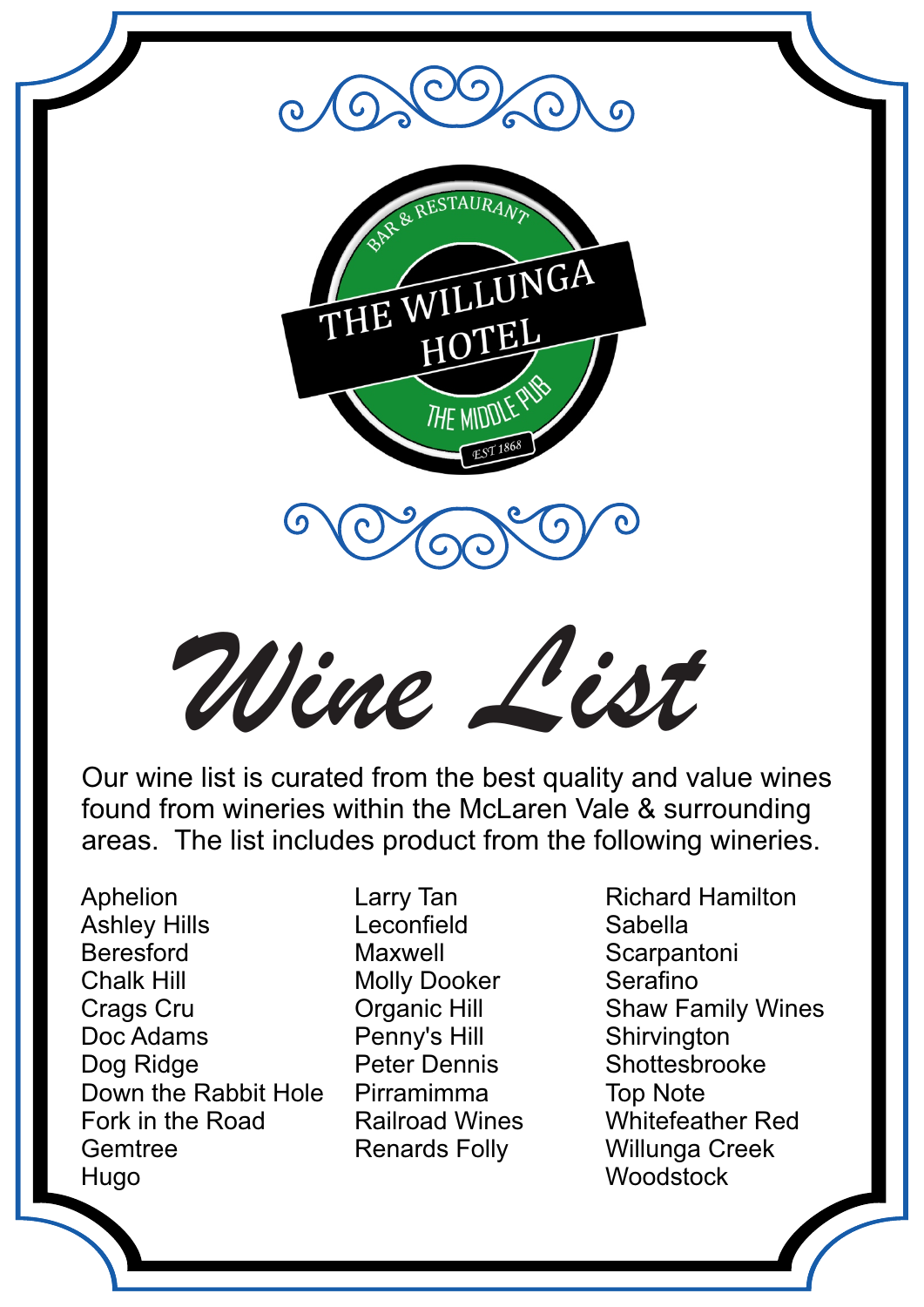06 600  $\overline{G}$  $\mathcal{O}$ Ò **Shiraz**

| Steeple Jack Shiraz                          | \$18.00 |
|----------------------------------------------|---------|
| <b>Ashley Hills Estate</b>                   | \$27.00 |
| Fork in the Road Shiraz                      | \$30.00 |
| <b>Railroad Shiraz</b>                       | \$30.00 |
| Dog Ridge "the Pup" Shiraz                   | \$32.00 |
| <b>Shottesbrooke Estate Shiraz</b>           | \$32.00 |
| Doc Adams Shiraz                             | \$33.00 |
| <b>Chalk Hill Shiraz</b>                     | \$34.00 |
| Sabella Shiraz                               | \$34.00 |
| <b>Top Note Block 4 SHiraz</b>               | \$35.00 |
| <b>Maxwell "Silver Hammer" Shiraz</b>        | \$35.00 |
| Willunga Creek "Black Duck" Shiraz           | \$36.00 |
| <b>Beresford Shiraz</b>                      | \$38.00 |
| Down the Rabbit Hole Shiraz                  | \$39.00 |
| <b>Serafino Shiraz</b>                       | \$44.00 |
| <b>Shirvington Shiraz</b>                    | \$44.00 |
| Molly Dooker "Boxer" Shiraz                  | \$45.00 |
| <b>Maxwell Eocene "Ancient Earth" Shiraz</b> | \$48.00 |
| Hugo "Reserve" Shiraz                        | \$52.00 |
| Scarpantoni "Block 3" Shiraz                 | \$53.00 |
| Molly Dooker "The Blue Eyed Boy" Shiraz      | \$72.00 |
| Molly Dooker "Carnival of Love" Shiraz       | \$88.00 |
| Maxwell "Minotaur" Reserve Shiraz            | \$99.00 |
| <b>Woodstock "The Stocks" Shiraz</b>         | \$99.0  |
|                                              |         |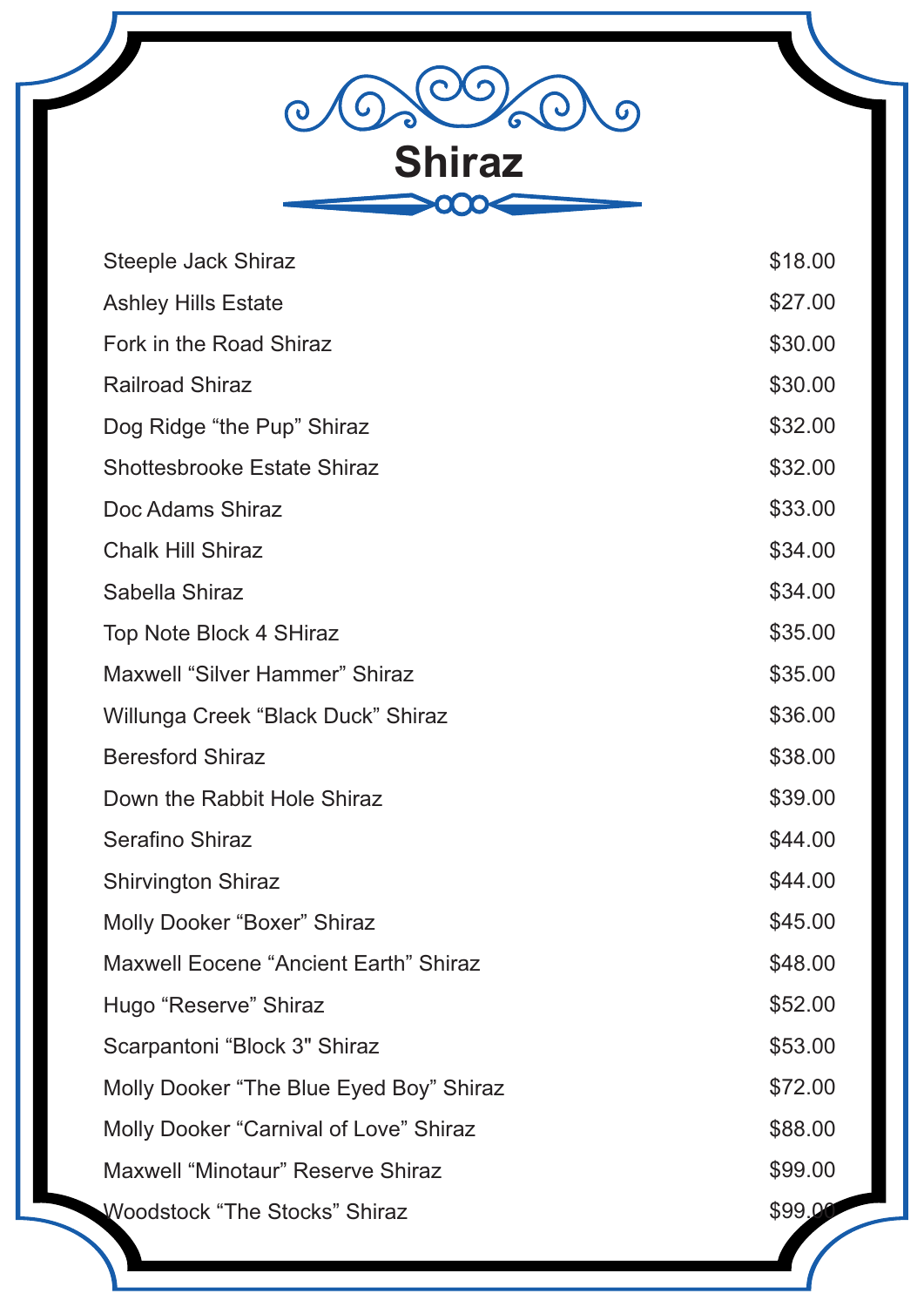## 606  $\odot$ Cabernet Sauvignon

| Farmers & Stockholders Cabernet Sauvignon   | \$26.00 |
|---------------------------------------------|---------|
| Organic Hill Cabernet Sauvignon             | \$28.00 |
| Fork in the Road Cabernet Sauvignon         | \$30.00 |
| <b>Chalk Hill Cabernet Sauvignon</b>        | \$34.00 |
| Sabella Cabernet Sauvignon                  | \$34.00 |
| <b>Shirvington Cabernet Sauvignon</b>       | \$44.00 |
| Woodstock "Collett Lane" Cabernet Sauvignon | \$46.00 |
| Molly Dooker "Gigglepot" Cabernet Sauvignon | \$72.00 |



 $\infty$ 

| Scarpantoni McLaren Vale Merlot                   | \$22.00 |  |
|---------------------------------------------------|---------|--|
| Richard Hamilton "Lot 148" Merlot                 | \$31.00 |  |
| Willunga Creek "Black Duck" Basket Pressed Merlot | \$35.00 |  |
| G.S.M.                                            |         |  |
| Aphelion "The Affinity" GM&S                      | \$32.00 |  |
| Willunga Creek "Black Duck" GSM                   | \$35.00 |  |
| <b>Beresford GSM</b>                              | \$38.00 |  |
| Gemtree "Ginnabar" GSM                            | \$45.00 |  |
|                                                   |         |  |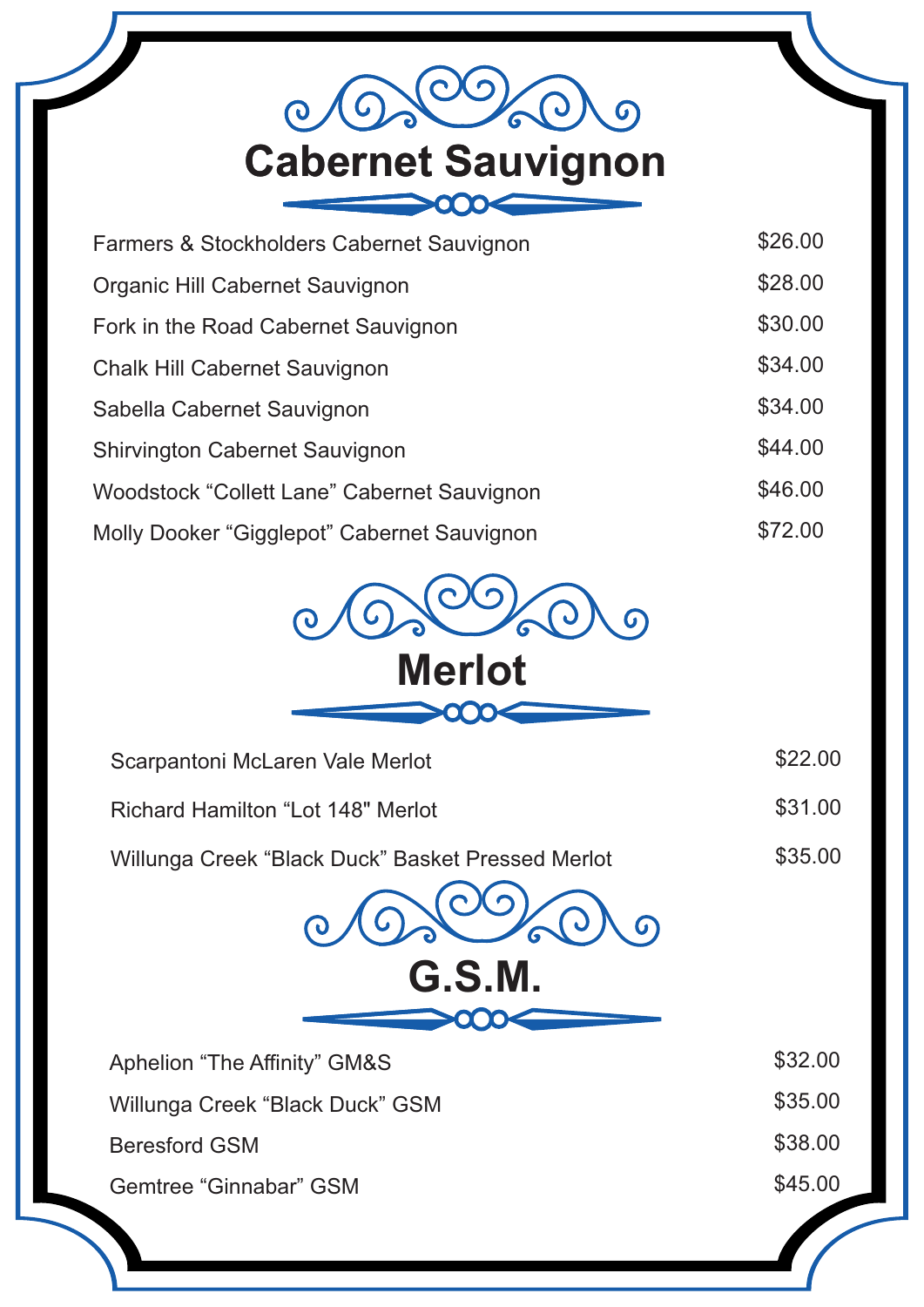06 600  $\overline{G}$  $\overline{\mathbf{O}}$ Red Varietals

| <b>Pinot Noir</b><br><b>Scarpantoni Pinot Noir</b>        | \$39.00 |
|-----------------------------------------------------------|---------|
| <b>Grenache</b><br><b>Peter Dennis Grenache</b>           | \$32.00 |
| <b>Crags Cru Grenache</b>                                 | \$32.00 |
| <b>Montepoliciano</b><br><b>Woodstock "Naughty Monte"</b> | \$28.00 |
| <b>Tempranillo</b><br>Doc Adams Tempranillo               | \$32.00 |
| Serafino Tempranillo                                      | \$32.00 |
| Carignon<br>Larry Tan Carignon                            | \$32.00 |
|                                                           |         |
| <b>Red Blends</b>                                         |         |
|                                                           |         |
| Scarpantoni "School Block" Shiraz Cabernet                | \$33.00 |
| Penny's Hill "The Specialized" - Shiraz, Cabernet, Merlot | \$39.00 |
| White Feather Red "Unroughed" - Shiraz Cabernet           | \$50.00 |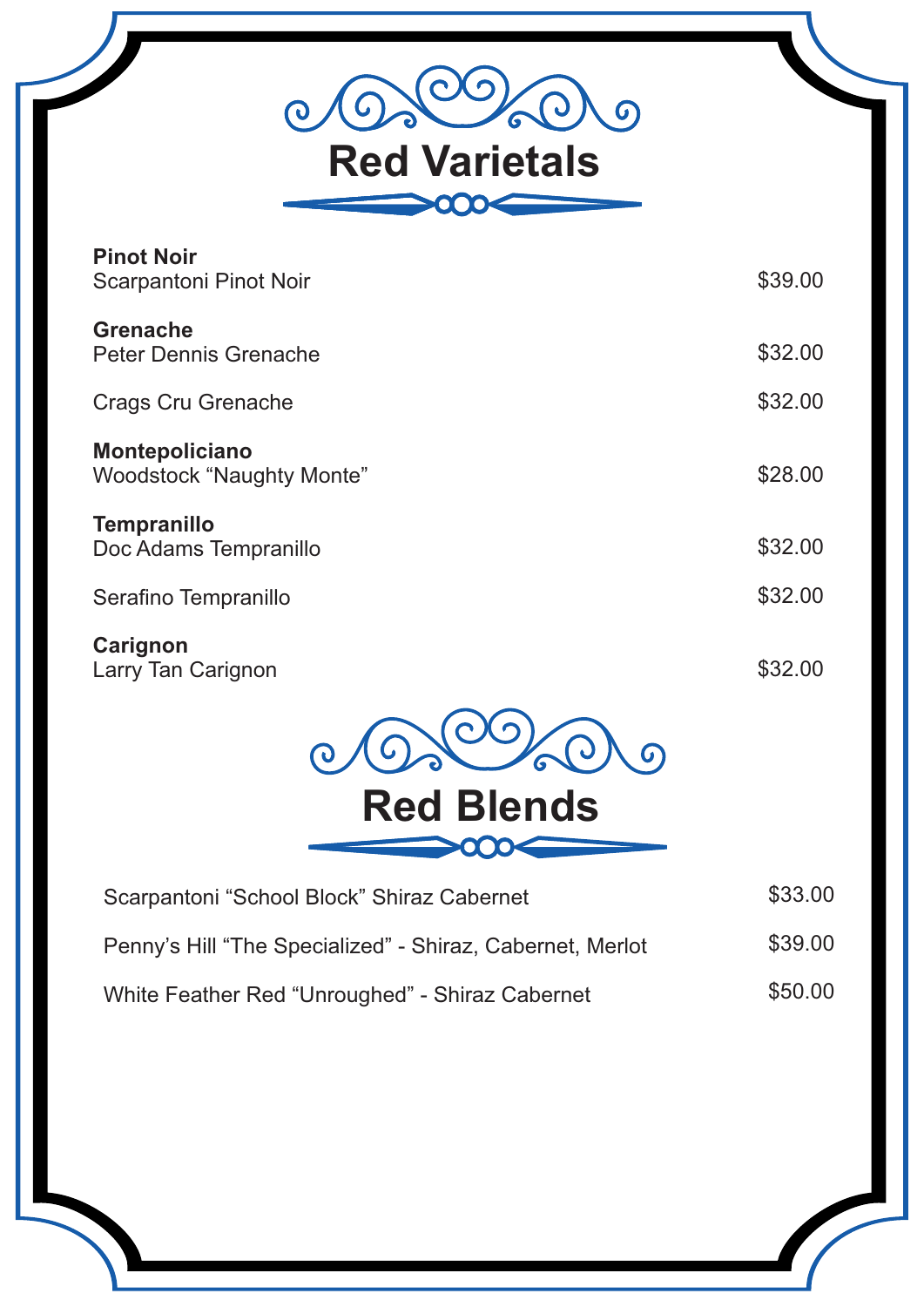

| <b>Winery Road Sauvignon Blanc</b>               | \$18.00 |
|--------------------------------------------------|---------|
| Hugo Sauvignon Blanc                             | \$23.00 |
| Pirramimma Sauvignon Blanc                       | \$24.00 |
| Renards Folly Semillon Sauvignon Blanc           | \$25.00 |
| Shottesbrooke Sauvignon Blanc                    | \$25.00 |
| Serafino "Goose Island" Semillon Sauvignon Blanc | \$27.00 |
| Organic Hill Sauvignon Blanc                     | \$28.00 |
| Sabella Sauvignon Blanc                          | \$28.00 |
| Dog Ridge "The Pup" Sauvignon Blanc              | \$28.00 |
| Willunga Creek Sauvignon Blanc                   | \$29.00 |
| Pennys Hill Sauvignon Blanc                      | \$32.00 |



| Steeple Jack Chardonnay            | \$18.00 |
|------------------------------------|---------|
| <b>Richard Hamilton Chardonnay</b> | \$26.00 |
| Hugo Chardonnay                    | \$27.00 |
| <b>Beresford Chardonnay</b>        | \$30.00 |
| Dog Ridge Butterfingers CHardonnay | \$35.00 |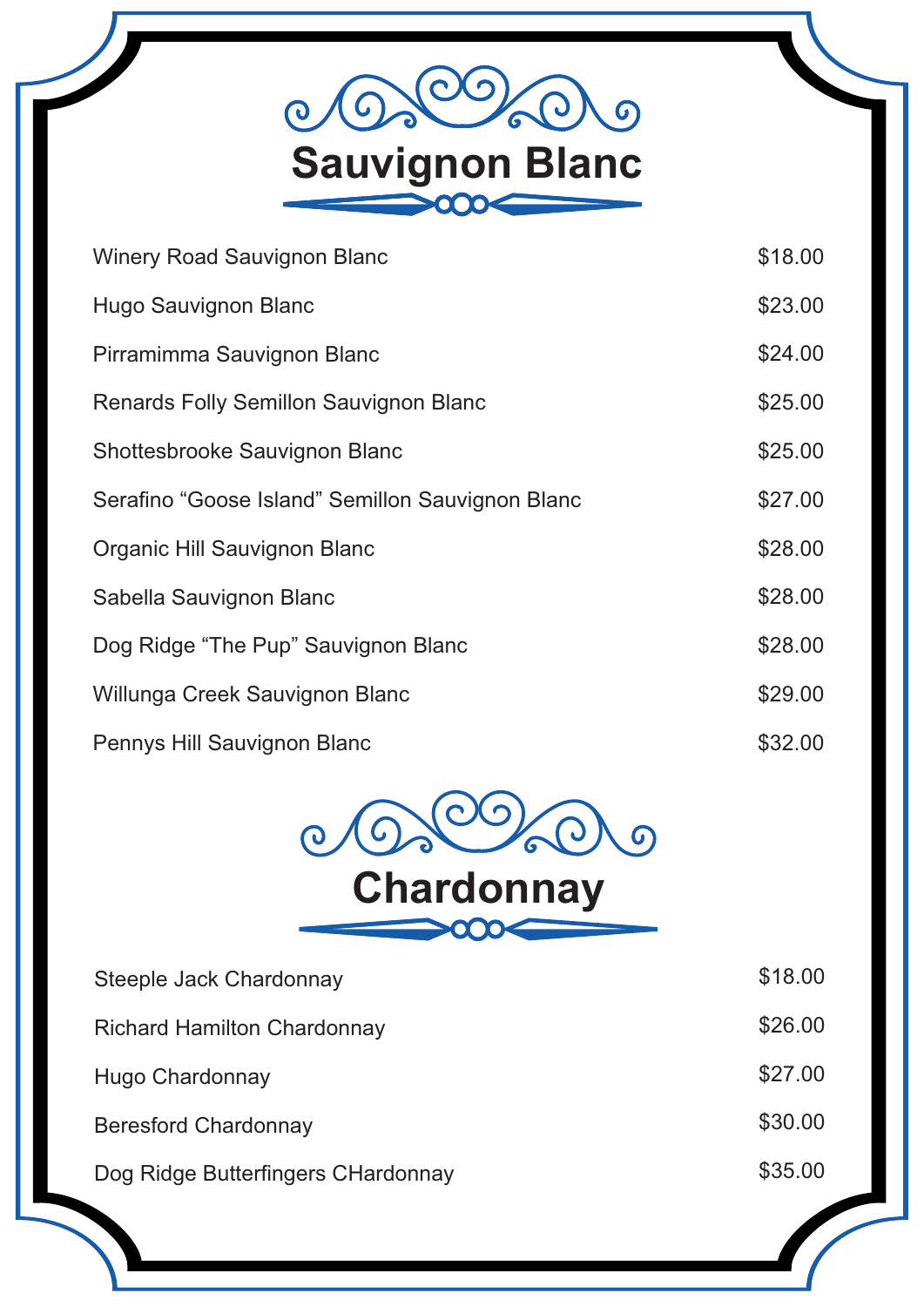|                                      | 6        |
|--------------------------------------|----------|
| <b>Riesling</b>                      |          |
| Willunga Creek Riesling              | \$29.00  |
| <b>Richard Hamilton Riesling</b>     | \$31.00  |
| <b>Moscato</b>                       | $\Omega$ |
| Steeple Jack Moscato                 | \$20.00  |
| Scarpantoni McLaren Vale Fiori       | \$22.00  |
| Dogleg Moscato                       | \$25.00  |
| Sabella Moscato                      | \$26.00  |
|                                      | 6        |
| <b>Rose</b>                          |          |
| Scarpantoni Rose                     | \$22.00  |
| <b>Richard Hamilton "Gilda" Rose</b> | \$28.00  |
| Maxwell "Little Demon" Rose          | \$29.00  |